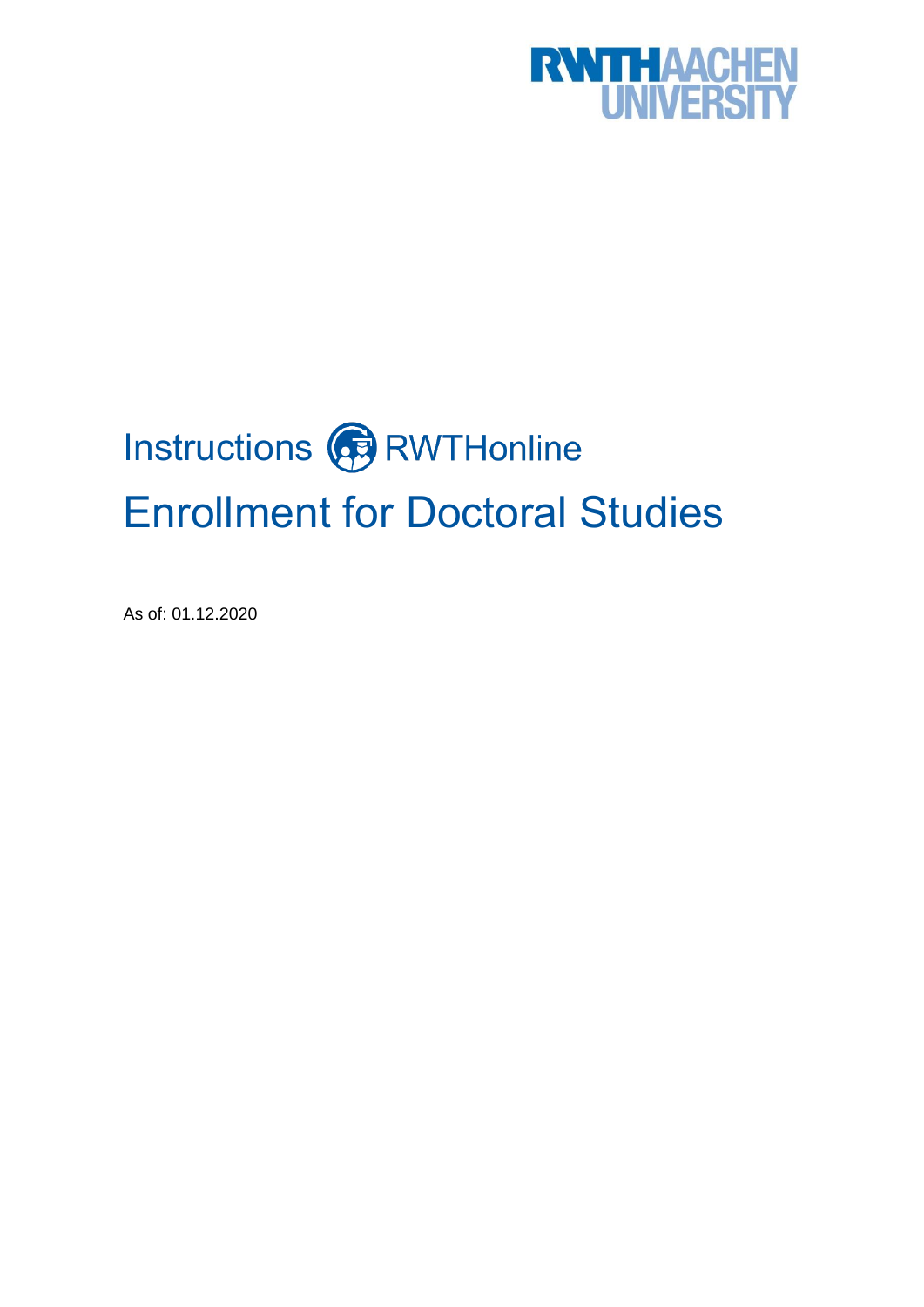# **1 Open RWTHonline Application Wizard**

You can find information about how to register and log into RWTHonline in separate stepby-step instructions "Registration in RWTHonline," which can be found in the download section of this page.

You will be taken to your business card/workplace after logging in.

Click on the link Applications in the Studies section.

## **Information**

You can change your language settings for the Application Wizard at any time by clicking DE/EN.

| <b>RWTHAACHEN</b><br>UNIVERSITY<br> 日 ←<br>- RWTH Aachen University                  | <b>B</b> RWTHonline                        |                                                                                                                                                                                         |                                            | Search        | $\overline{\mathbf{v}}$<br>Log-out $\bigwedge$ | <b>Steve Smith</b><br>De/En<br>O  |
|--------------------------------------------------------------------------------------|--------------------------------------------|-----------------------------------------------------------------------------------------------------------------------------------------------------------------------------------------|--------------------------------------------|---------------|------------------------------------------------|-----------------------------------|
| + Central Department<br>+ Academic Department<br>+ External<br>+ University Hospital | <b>Business card/Workplace</b><br>Mr.      | Smith, Steve                                                                                                                                                                            |                                            | <b>SELECT</b> |                                                | Help<br>Detail view Extended view |
|                                                                                      | Email<br>Homepage<br>٠                     | stevesmith@email.de                                                                                                                                                                     | Your picture<br>could be displayed<br>here |               |                                                |                                   |
|                                                                                      | <b>Studies</b><br>P<br><b>Applications</b> | <b>Services</b><br>Edit e-mail address<br>KO)<br><b>Information about Application for Admission</b><br>Last login:16.05.2019 (11:02:42) from 134.130.0.162 (itc18096.rz.rwth-aachen.de) |                                            |               |                                                |                                   |

The page My Applications will open.

## Click the link Enter new application in the yellow OPERATION box.

| <b>RWTHAACHEN</b><br>UNIVERSITY       | <b>B</b> RWTHonline            | Search<br>$\checkmark$ | <b>Steve Smith</b>                     |  |
|---------------------------------------|--------------------------------|------------------------|----------------------------------------|--|
| 旧卡<br>- RWTH Aachen University        |                                |                        | De/En<br>Log-out $\bigcirc$ $\bigcirc$ |  |
| + Central Department                  | <b>Business card/Workplace</b> | Help                   |                                        |  |
| + Academic Department<br>$+$ External | <b>My Applications</b>         | <b>OPERATIONS</b>      |                                        |  |
| + University Hospital                 | Applicant number: 2-           |                        | Enter new application                  |  |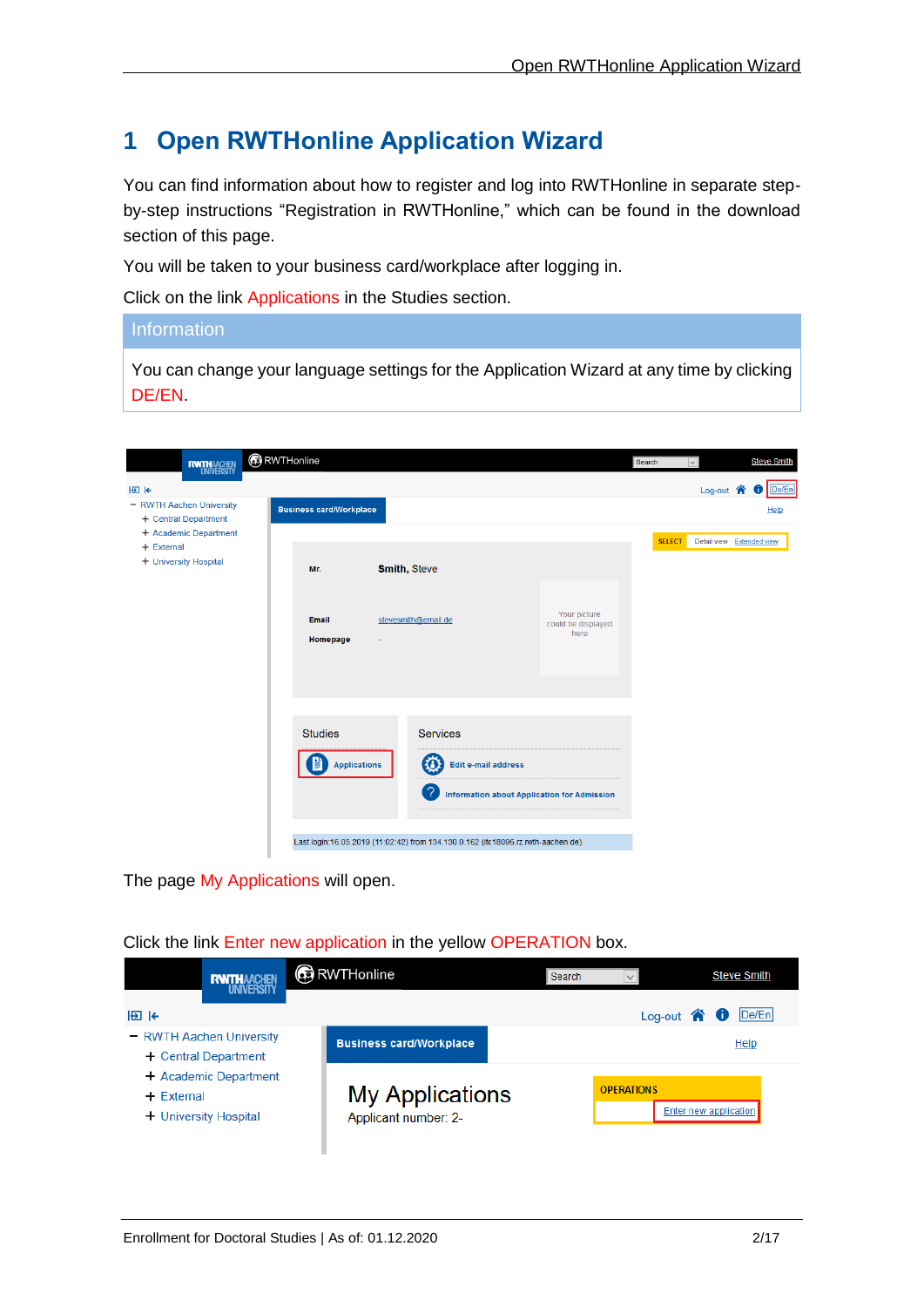# **2 Submitting an Application via RWTHonline**

You are now viewing the homepage of the RWTHonline Application Wizard.

## **Information**

Please pay attention to the tips and warnings the Application Wizard gives you, so that your application is complete and valid!

Select your **Start of course.** Pay attention to the number of applications allowed.

Using the drop down menu, select the semester for which you are applying **(1)** and click CONTINUE **(2)**.

| <b>ONLINE APPLICATION</b>                                   | <b>Help Support</b>                                                                                                                                                                                                                                                                                                                                                                                                                                                                                                                                                                                                                                                                                                                                                                                                                                                                                                                                                                                                                                                                                                                                                                                                                                                                                                                                                            |
|-------------------------------------------------------------|--------------------------------------------------------------------------------------------------------------------------------------------------------------------------------------------------------------------------------------------------------------------------------------------------------------------------------------------------------------------------------------------------------------------------------------------------------------------------------------------------------------------------------------------------------------------------------------------------------------------------------------------------------------------------------------------------------------------------------------------------------------------------------------------------------------------------------------------------------------------------------------------------------------------------------------------------------------------------------------------------------------------------------------------------------------------------------------------------------------------------------------------------------------------------------------------------------------------------------------------------------------------------------------------------------------------------------------------------------------------------------|
| · Start of course<br>Select degree program<br>Personal data | <b>Start of course</b>                                                                                                                                                                                                                                                                                                                                                                                                                                                                                                                                                                                                                                                                                                                                                                                                                                                                                                                                                                                                                                                                                                                                                                                                                                                                                                                                                         |
| Correspondence address<br>Academic background               | Please select the semester for which you wish to apply at RWTH Aachen University. Please note that there are courses of study or subjects which<br>may not be offered every semester or for which require an application for a higher semester. For further information, please refer to the RWTHinfo<br>brochure. For information on application periods and deadlines, please visit this website. Please also note that you can submit only one application<br>for a higher semester of a restricted-admission course of study. Application for a Bachelor's course of study is only possible if you have a university<br>entrance qualification ("Abitur"/secondary school leaving certificate, master craftsman's certificate, etc.). A career-qualifying degree, such as a<br>Bachelor's, State examination, or Diplom degree, is a requirement for enrollment in a Master's course of study. Such a degree provides the so-called<br>entrance qualification for Master's studies, MZB for short, and will be taken into consideration when your qualification for Master's studies is verified.<br>Please note: completing the online form, please use characters from the Latin alphabet only; characters from other alphabets cannot be processed.<br>$\blacktriangledown$<br>Start of course Sommersemester 2018<br>When applying, please consider the upper limit of |
|                                                             | • max. 9 undergraduate programmes subject to NC for the first semester<br>• max. 5 applications for Master's programmes for the first semester                                                                                                                                                                                                                                                                                                                                                                                                                                                                                                                                                                                                                                                                                                                                                                                                                                                                                                                                                                                                                                                                                                                                                                                                                                 |
|                                                             | If you exceed the upper limit with this application you may have to withdraw another application before you will be able to continue with this one.<br>Please note that you can only file one application per study programme.                                                                                                                                                                                                                                                                                                                                                                                                                                                                                                                                                                                                                                                                                                                                                                                                                                                                                                                                                                                                                                                                                                                                                 |
| <b>CANCEL</b><br><b>PREVIEW</b>                             | <b>CONTINU</b>                                                                                                                                                                                                                                                                                                                                                                                                                                                                                                                                                                                                                                                                                                                                                                                                                                                                                                                                                                                                                                                                                                                                                                                                                                                                                                                                                                 |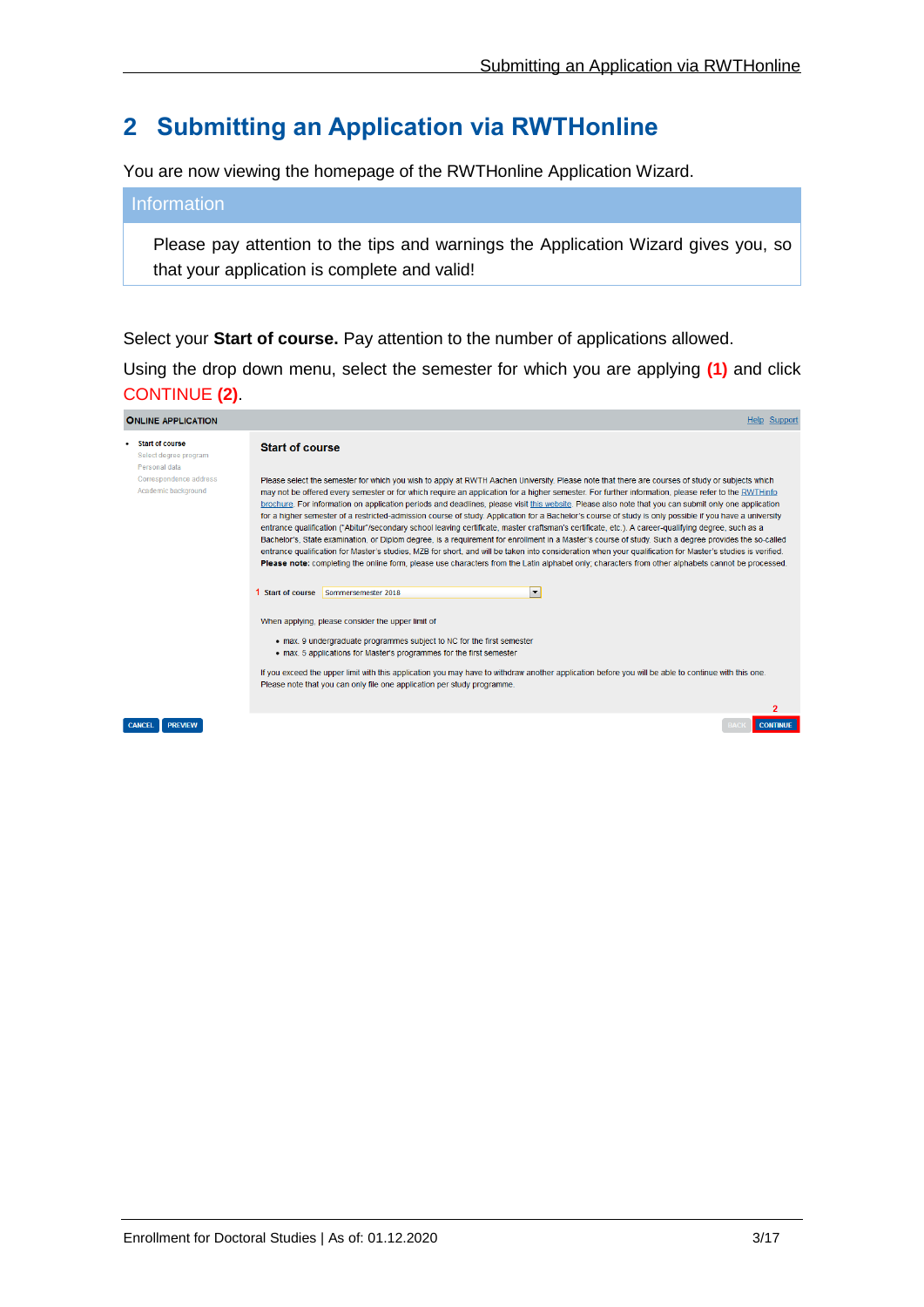You will now be guided through **selecting your degree program**. The yellow fields are mandatory.

Describe the degree program, for which you are applying.

| <b>ONLINE APPLICATION</b>                                               |                                                          |                                                                                                       |                          | Help Support    |
|-------------------------------------------------------------------------|----------------------------------------------------------|-------------------------------------------------------------------------------------------------------|--------------------------|-----------------|
| Start of course<br>Select degree program<br>Personal data               | Select degree program                                    |                                                                                                       |                          |                 |
| Correspondence address<br>Higher education entrance<br>qualification    | 1 Type of studies<br>2 Intended degree                   | Doctoral programme<br>Promotion                                                                       | $\overline{\phantom{a}}$ |                 |
| Academic background<br>entrance qualification for Master's<br>programme | 3 Degree program                                         | <b>Chemical Engineering</b><br>4 Further information                                                  | $\overline{\phantom{a}}$ |                 |
|                                                                         | <b>5</b> Entrance semester<br>6 Form of studies          | $\blacktriangledown$<br>1 - Unrestricted admission<br>$\blacktriangledown$<br><b>Doctoral studies</b> |                          |                 |
|                                                                         | v I have already studied at a university/college before. |                                                                                                       |                          |                 |
|                                                                         | I apply for admission as cross-registered student.       | I have already applied once for the selected degree program at RWTH within the last year.             |                          |                 |
|                                                                         |                                                          |                                                                                                       |                          |                 |
|                                                                         |                                                          |                                                                                                       |                          | 8               |
| <b>CANCEL</b><br><b>PREVIEW</b>                                         |                                                          |                                                                                                       | <b>BACK</b>              | <b>CONTINUE</b> |

- Select Type of studies: Doctoral programme. **(1)**
- Your intended degree will appear. **(2)**
- Select the degree program, for which you are applying. **(3)**
- By clicking the link "Further information," **(4)** you will be taken to the RWTH website. There you will find the key information about the program you have selected.
- Select the entrance semester **(5)**. The entrance semester is the semester, in which you will begin or continue your studies in a subject. Please select 1 - Unrestricted admission!
- Select the form of studies: Doctoral studies **(6)**.
- Check off the boxes that apply to you **(7)**
- Click CONTINUE **(8)**.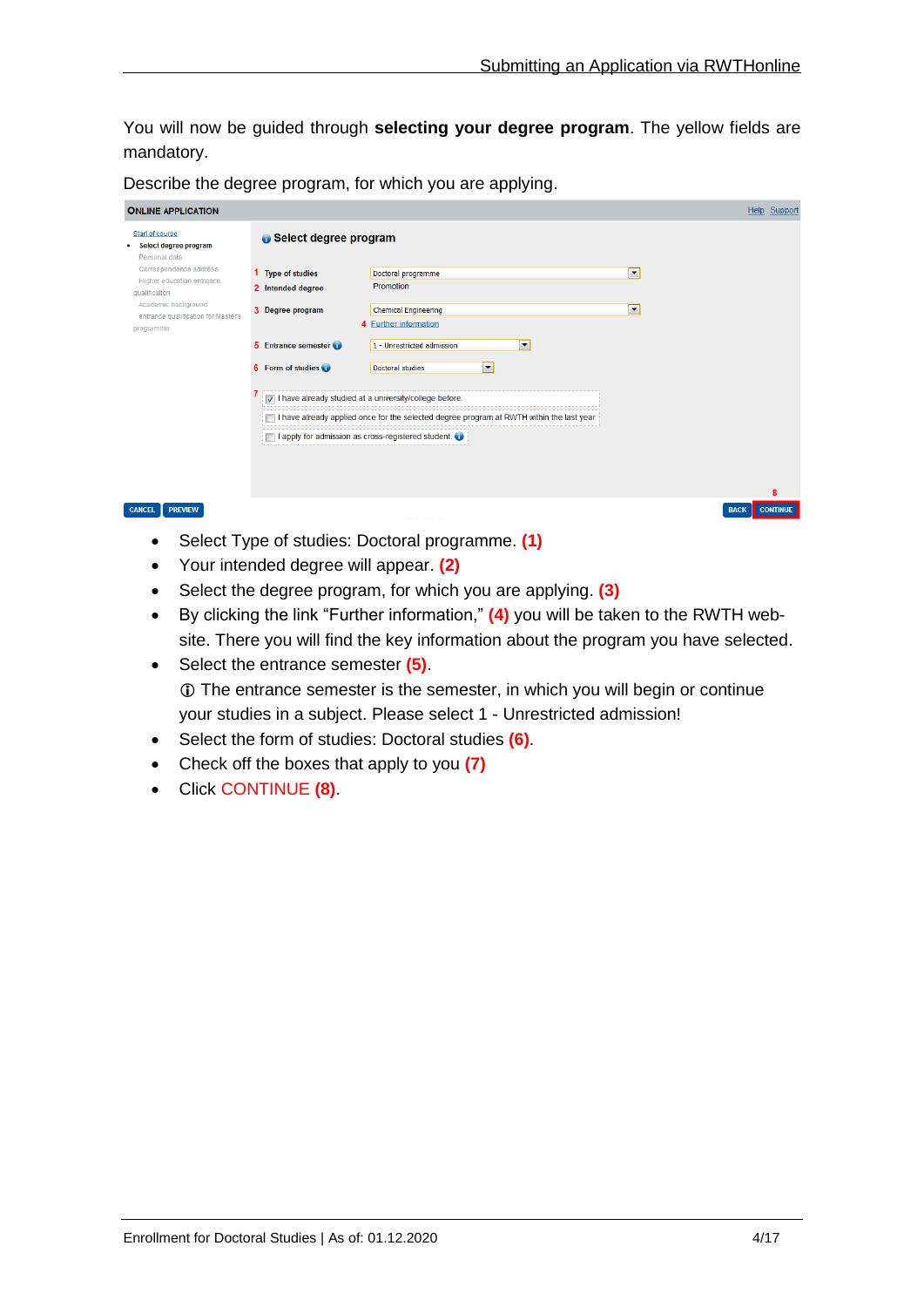You will now be taken to the page **Personal data**. You already provided some of this information when you registered.

- Review and complete the information. Please enter your complete name as given in your identity card or passport.
- Click CONTINUE.

| <b>ONLINE APPLICATION</b>                                          |                         | Help Support                               |  |
|--------------------------------------------------------------------|-------------------------|--------------------------------------------|--|
| <b>Start of course</b><br>Select degree program<br>• Personal data | <b>Personal data</b>    |                                            |  |
| Correspondence address<br>Permanent home address                   | First name Steve        |                                            |  |
| Higher education entrance                                          | Last name affix         |                                            |  |
| qualification                                                      | <b>Surname</b>          | Smith                                      |  |
| Academic background                                                | <b>All first names</b>  | <b>Steve</b>                               |  |
|                                                                    | Date of birth           | 01.01.1990                                 |  |
|                                                                    | Gender                  | Male                                       |  |
|                                                                    | Place of birth          | Los Angeles                                |  |
|                                                                    | <b>Country of birth</b> | <b>United States (USA)</b><br>$\checkmark$ |  |
|                                                                    | <b>Maiden name</b>      |                                            |  |
|                                                                    | 1st nationality         | United States (USA)                        |  |
|                                                                    | 2nd nationality         | Please select<br>$\vert$ $\vee$            |  |
|                                                                    |                         |                                            |  |
| <b>PREVIEW</b><br><b>CANCEL</b>                                    |                         | <b>CONTINUE</b><br><b>BACK</b>             |  |

You will be taken to the page **Correspondence address**. The address you enter here will be used by RWTH to send you any necessary mail.

- Fill out the address information **(1)**. The fields with a yellow outline are mandatory.
- If your permanent home address and correspondence address are identical, check the box **(2)**. If not you can enter a second (home) address in the next window.
- Click CONTINUE **(3)**.

| <b>ONLINE APPLICATION</b>                                                                            |                                              |                                                                                                               | Help Support    |
|------------------------------------------------------------------------------------------------------|----------------------------------------------|---------------------------------------------------------------------------------------------------------------|-----------------|
| Start of course<br>Select degree program<br>Personal data                                            | <b>Correspondence address</b>                |                                                                                                               |                 |
| • Correspondence address<br><b>Higher education entrance</b><br>qualification<br>Academic background |                                              | 1 Correspondence address (semester address)                                                                   |                 |
|                                                                                                      | Mail delivery c/o                            |                                                                                                               |                 |
|                                                                                                      | <b>Street and number</b>                     | RandomStreet 1                                                                                                |                 |
|                                                                                                      | <b>Postal Code/City</b>                      | 12345<br>Los Angeles                                                                                          |                 |
|                                                                                                      | <b>Country/State</b>                         | United States (USA)<br>$\smallsmile$                                                                          |                 |
|                                                                                                      | <b>Region</b>                                | $\checkmark$                                                                                                  |                 |
|                                                                                                      | <b>Telephone number</b>                      |                                                                                                               |                 |
|                                                                                                      |                                              | E-mail address stevesmith@email.de                                                                            |                 |
|                                                                                                      | Confirmed e-mail address stevesmith@email.de | $\triangleright$ My correspondence address (during the semester) is identical with my permanent home address. |                 |
|                                                                                                      |                                              |                                                                                                               | 3               |
| <b>PREVIEW</b><br><b>CANCEL</b>                                                                      |                                              | <b>BACK</b>                                                                                                   | <b>CONTINUE</b> |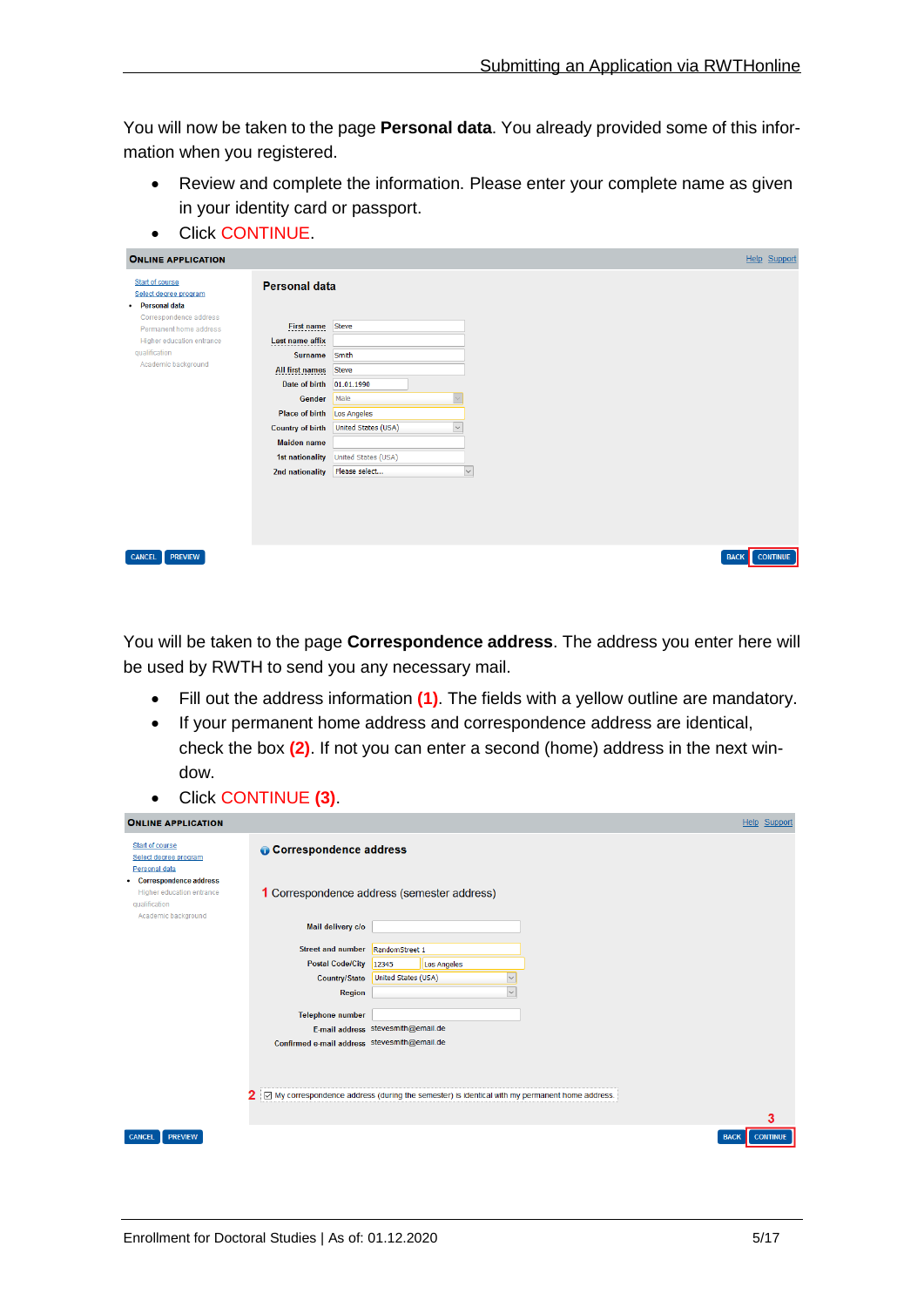On the next page you will be asked about your **higher education entrance qualification**

- Select: "I have obtained a foreign higher education entrance qualification." **(1)**
- Fill out the information about your secondary education degree. **(2)**

This section refers to your secondary education you have completed before entering university for the first time.

Click CONTINUE. **(3)**

| <b>ONLINE APPLICATION</b>                                                                     |            |                                                  |                                                                                                                                                                                                                                       | Help Support                                                                                                                               |
|-----------------------------------------------------------------------------------------------|------------|--------------------------------------------------|---------------------------------------------------------------------------------------------------------------------------------------------------------------------------------------------------------------------------------------|--------------------------------------------------------------------------------------------------------------------------------------------|
| Start of course<br>Select degree program<br>Personal data                                     |            | <b>O</b> Higher education entrance qualification |                                                                                                                                                                                                                                       |                                                                                                                                            |
| Correspondence address<br>· Higher education entrance<br>qualification<br>Academic background |            |                                                  | ○ I have obtained a German Higher Education Entrance Qualification.<br>1 . I have obtained a foreign higher education entrance qualification.<br>$\bigcirc$ I belong to the group of master craftspersons or qualified professionals. | Please enter what type of higher education entrance qualification you hold and when and where you have obtained it. More information: Link |
|                                                                                               |            | <b>Type</b>                                      | School abroad [aHR]                                                                                                                                                                                                                   | $\check{ }$                                                                                                                                |
|                                                                                               |            | Name of certificate (original name)              | <b>Example Certificate</b>                                                                                                                                                                                                            |                                                                                                                                            |
|                                                                                               |            | Date of certificate                              | 1 to 100 characters<br>Em<br>20.06.2014<br>Format: DD.MM.YYYY                                                                                                                                                                         |                                                                                                                                            |
|                                                                                               |            | Average grade (gpa) 2,3                          |                                                                                                                                                                                                                                       |                                                                                                                                            |
|                                                                                               |            | Name of school                                   | <b>Example High School</b>                                                                                                                                                                                                            |                                                                                                                                            |
|                                                                                               |            | <b>Location of school</b>                        | 1 to 100 characters<br><b>Hasselt</b><br>1 to 100 characters                                                                                                                                                                          |                                                                                                                                            |
|                                                                                               |            | <b>Country of school</b>                         | <b>Belgium</b><br>$\checkmark$                                                                                                                                                                                                        |                                                                                                                                            |
|                                                                                               |            | Region                                           | Limburg<br>$\checkmark$                                                                                                                                                                                                               |                                                                                                                                            |
|                                                                                               |            |                                                  |                                                                                                                                                                                                                                       |                                                                                                                                            |
|                                                                                               | $\epsilon$ |                                                  |                                                                                                                                                                                                                                       |                                                                                                                                            |
| <b>PREVIEW</b>                                                                                |            |                                                  |                                                                                                                                                                                                                                       | <b>BACK</b><br><b>CONTINU</b>                                                                                                              |

You will now be asked about your academic background. Click ADD DEGREE PROGRAM **(1)**. The screen Edit academic background will open (see below).

Fill it out. Then, click CONTINUE **(2)**:

| <b>ONLINE APPLICATION</b>                                  |                            |               |                 | Help Support                                     |  |
|------------------------------------------------------------|----------------------------|---------------|-----------------|--------------------------------------------------|--|
| Start of course<br>Select degree program<br>Personal data  | <b>Academic background</b> |               |                 |                                                  |  |
| Correspondence address<br><b>Higher education entrance</b> | <b>University</b>          | <b>Degree</b> | Degree programs | from<br>to                                       |  |
| qualification<br>• Academic background                     |                            |               | No entries.     |                                                  |  |
|                                                            |                            |               |                 |                                                  |  |
|                                                            |                            |               |                 |                                                  |  |
|                                                            |                            |               |                 |                                                  |  |
|                                                            |                            |               |                 |                                                  |  |
|                                                            |                            |               |                 |                                                  |  |
|                                                            |                            |               |                 |                                                  |  |
|                                                            |                            |               |                 |                                                  |  |
|                                                            |                            |               |                 | 1<br><b>Fa ADD DEGREE PROGRAM</b>                |  |
|                                                            |                            |               |                 |                                                  |  |
| <b>PREVIEW</b><br><b>CANCEL</b>                            |                            |               |                 | $\overline{2}$<br><b>CONTINUE</b><br><b>BACK</b> |  |
|                                                            |                            |               |                 |                                                  |  |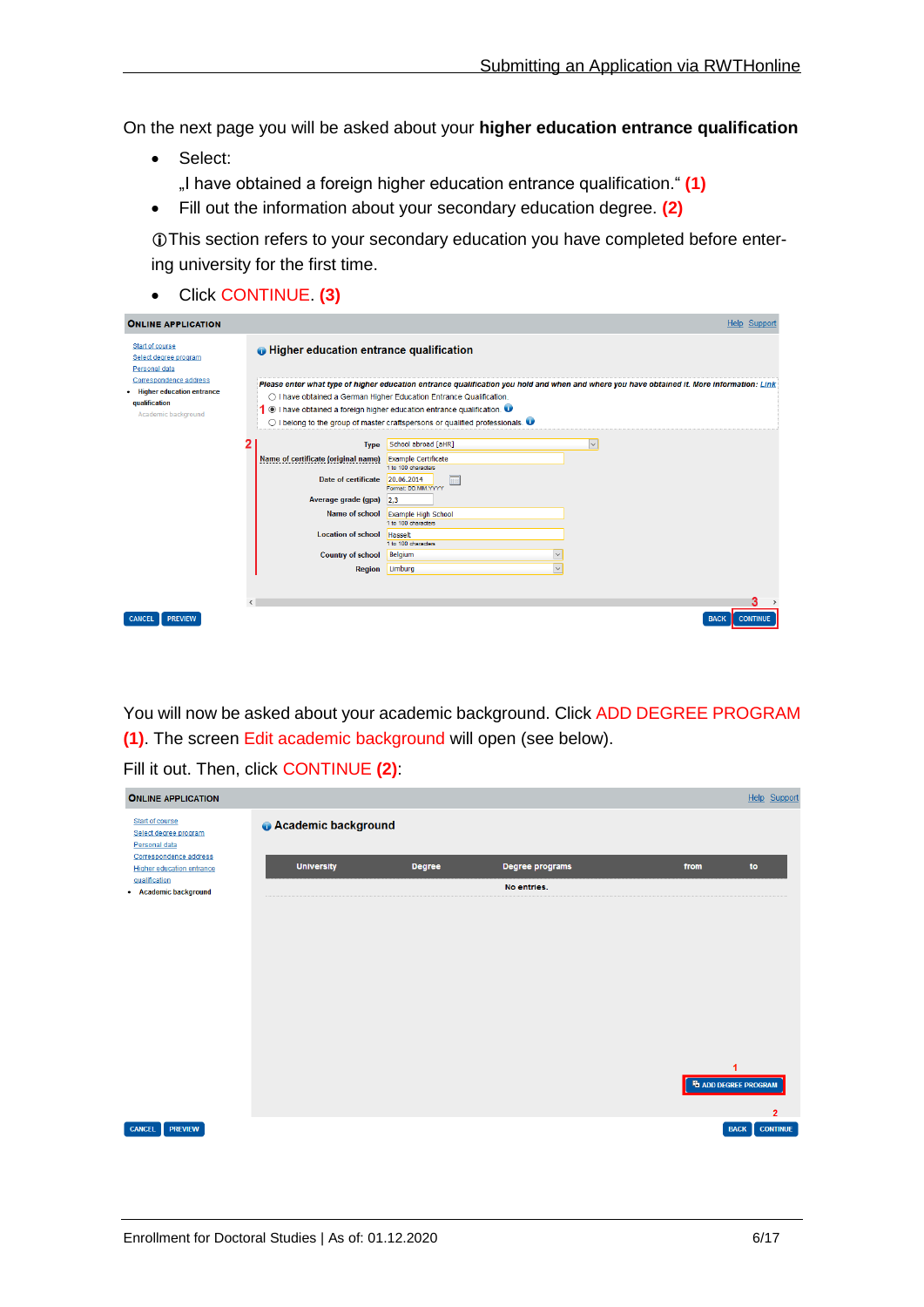Fill out the section Edit academic background. The fields with a yellow outline are mandatory. Please fill out this section for each university degree you have already obtained or you will obtain (Bachelor and Master).

| Edit academic background                                           |                                                   |                                            |                                            |                             |                          |
|--------------------------------------------------------------------|---------------------------------------------------|--------------------------------------------|--------------------------------------------|-----------------------------|--------------------------|
|                                                                    |                                                   |                                            |                                            |                             |                          |
| 1                                                                  |                                                   |                                            |                                            |                             |                          |
| University/Subjects                                                |                                                   |                                            |                                            |                             |                          |
|                                                                    |                                                   |                                            |                                            |                             |                          |
| <b>Country of university</b>                                       | Netherlands                                       |                                            | $\blacktriangledown$                       |                             |                          |
| <b>University</b>                                                  | Technische Universiteit Delft                     |                                            | $\mathbf{\mathsf{F}}_0$                    |                             |                          |
|                                                                    |                                                   |                                            |                                            |                             |                          |
|                                                                    | max. 100 characters                               |                                            | ō                                          |                             |                          |
| <b>URL</b>                                                         | http://www.tudelft.nl/                            |                                            |                                            |                             |                          |
| <b>Degree</b>                                                      | <b>Test1234</b><br>max. 100 characters            |                                            |                                            |                             |                          |
| Form of studies                                                    | First degree                                      |                                            | $\overline{\phantom{a}}$                   |                             |                          |
| Major (1st subject)                                                | European Studies in Technology and Business (ETB) |                                            | <b>TO</b>                                  |                             |                          |
| original name of 1st subject of studies                            |                                                   |                                            |                                            |                             |                          |
|                                                                    | max. 110 characters                               |                                            |                                            |                             |                          |
| 2nd subject                                                        | Please select                                     |                                            | $\blacktriangledown$                       |                             |                          |
| original name of 2nd subject of studies                            | max. 110 characters                               |                                            |                                            |                             |                          |
| 3rd Subject                                                        | Please select                                     |                                            | $\overline{\phantom{a}}$                   |                             |                          |
| original name of 3rd subject of studies                            | max. 110 characters                               |                                            |                                            |                             |                          |
|                                                                    |                                                   |                                            |                                            |                             |                          |
|                                                                    |                                                   |                                            |                                            |                             |                          |
| $\overline{2}$                                                     |                                                   |                                            |                                            |                             |                          |
| <b>G</b> Semester                                                  |                                                   |                                            |                                            |                             |                          |
|                                                                    |                                                   |                                            |                                            |                             |                          |
| from<br>to                                                         | <b>Leaves of absence</b><br>total                 | Internship                                 | <b>Hospital internship</b><br><b>Break</b> | <b>Type of break</b>        |                          |
|                                                                    |                                                   |                                            |                                            |                             |                          |
| WS2014/15<br>$WS2017/18$ $\bullet$<br>$\overline{\mathbf{v}}$<br>7 | from 0 to 20                                      | from 0 to 20<br>from 0 to 20               | from 0 to 20                               | Please select               | $\overline{\phantom{a}}$ |
|                                                                    |                                                   |                                            |                                            |                             |                          |
|                                                                    |                                                   |                                            |                                            |                             |                          |
| 3                                                                  |                                                   |                                            |                                            |                             |                          |
| <b>Status</b>                                                      |                                                   |                                            |                                            |                             |                          |
|                                                                    |                                                   |                                            |                                            |                             |                          |
| Intermediate exam<br>not scheduled                                 | $\checkmark$<br><b>Final examination</b>          | passed on the whole                        | $\overline{\mathsf{v}}$                    |                             |                          |
| Grade                                                              | Grade                                             | 1.5                                        |                                            |                             |                          |
| max. 20 characters<br><b>Date</b>                                  |                                                   | max. 20 characters<br>Date 01.12.2018<br>m |                                            |                             |                          |
| Format: DD.MM.YYYY                                                 |                                                   | Format: DD.MM.YYYY                         |                                            |                             |                          |
|                                                                    |                                                   |                                            |                                            |                             |                          |
|                                                                    |                                                   |                                            |                                            | SAVE AND CLOSE CANCELICLOSE |                          |

- Complete the information about the university where you studied and the subjects you studied **(1)**. If your university is not listed in the drop-down menu, please leave it blank and enter the name of your university in the free text field.
- Complete the information about the semesters you studied and any leaves of absence **(2)**.
- Complete the information about your status. Information about the final examination is required. **(3)**
- **SAVE AND CLOSE**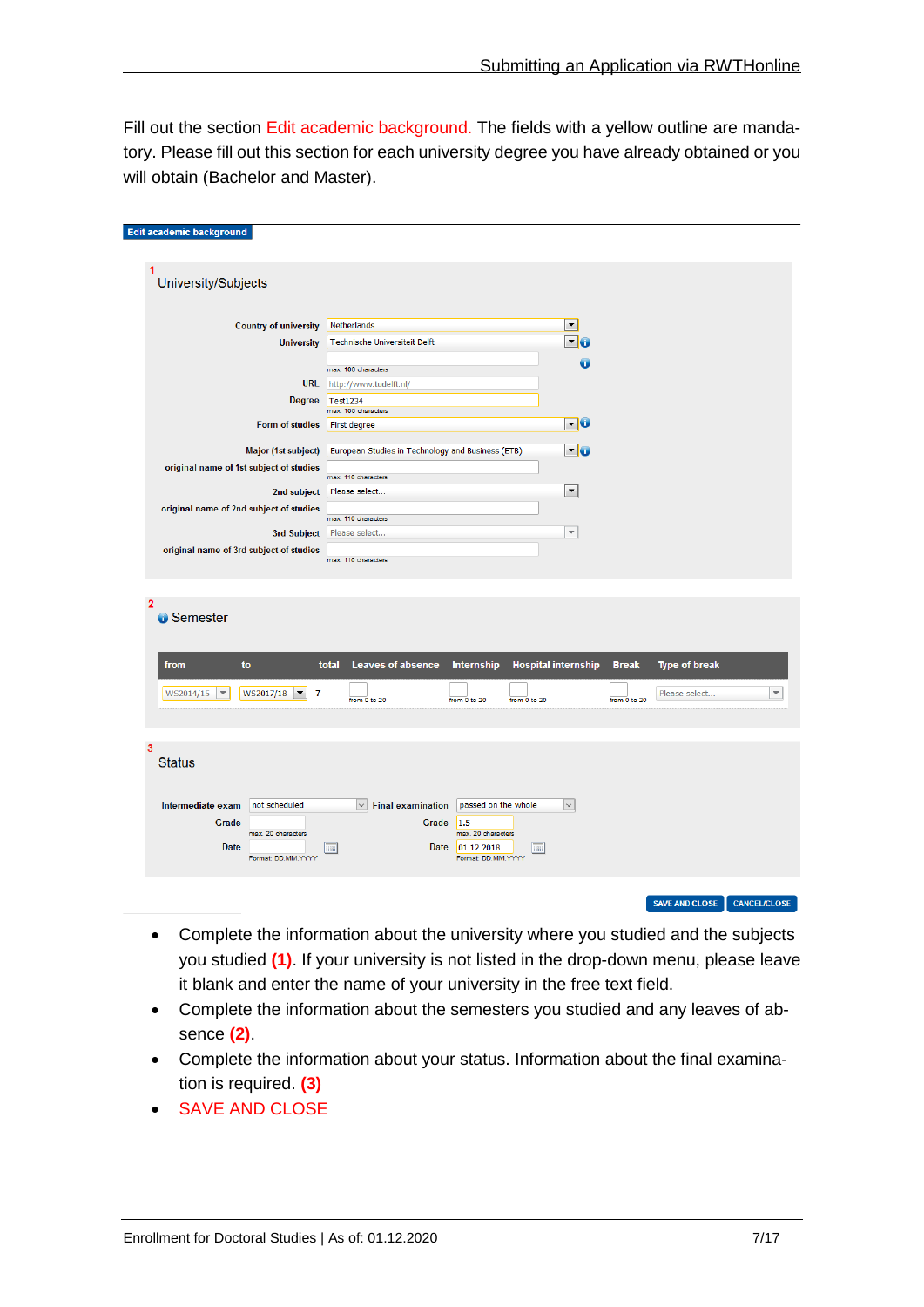You will now see your academic background. (1). Click the pencil symbol to edit the information **(2)**.

| <b>ONLINE APPLICATION</b>                                  |   |                            |                   |                        |                              | Help Support                   |
|------------------------------------------------------------|---|----------------------------|-------------------|------------------------|------------------------------|--------------------------------|
| Start of course<br>Select degree program<br>Personal data  |   | <b>Academic background</b> |                   |                        |                              |                                |
| Correspondence address<br><b>Higher education entrance</b> |   | University 1               | <b>Degree</b>     | <b>Degree programs</b> | from                         | to                             |
| qualification<br>• Academic background                     | ◢ | Hanzehogeschool -          | <b>Test 12345</b> | Apparative Bi          | <b>12W</b>                   | <b>14W</b>                     |
| entrance qualification for Master's<br>programme           | ℐ | Technische Univers         | <b>Test1234</b>   | European Stud          | <b>14W</b>                   | <b>16W</b>                     |
|                                                            |   |                            |                   |                        | <b>Fa ADD DEGREE PROGRAM</b> |                                |
|                                                            |   |                            |                   |                        |                              | 3                              |
| <b>PREVIEW</b><br><b>CANCEL</b>                            |   |                            |                   |                        |                              | <b>CONTINUE</b><br><b>BACK</b> |

#### Click CONTINUE. **(3)**

As soon as you have completed the section on your academic background, you will be prompted to upload documents necessary for admission and enrollment.

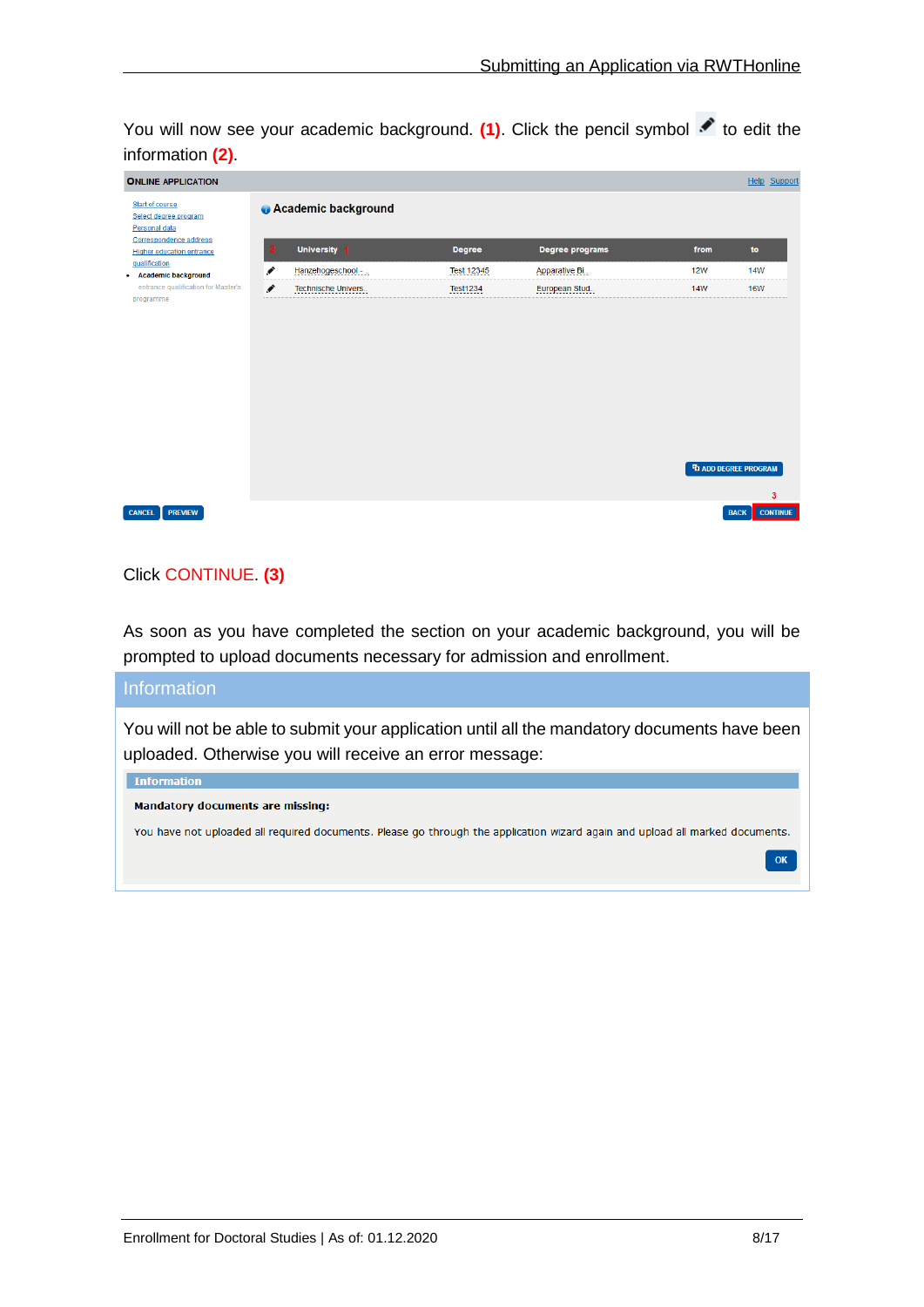In the navigation menu you can see which **documents** are required. **(1)** Certain documents must already be uploaded to the Application Wizard before you can submit your application. The additional information will state whether a document is mandatory. The Wizard will guide you through the upload process.

| <b>ONLINE APPLICATION</b>                                                                            |                                                                                                                                                                                                    |                                                                                                                                             |                           |                                                                                                                                                                                                                                                                                                                         | Help Support     |
|------------------------------------------------------------------------------------------------------|----------------------------------------------------------------------------------------------------------------------------------------------------------------------------------------------------|---------------------------------------------------------------------------------------------------------------------------------------------|---------------------------|-------------------------------------------------------------------------------------------------------------------------------------------------------------------------------------------------------------------------------------------------------------------------------------------------------------------------|------------------|
| Start of course<br>Select degree program                                                             | <b>Proof of Completion of SelfAssessment</b>                                                                                                                                                       |                                                                                                                                             |                           |                                                                                                                                                                                                                                                                                                                         |                  |
| Personal data<br>Correspondence address<br><b>Higher education entrance</b>                          | Relevant only for enrollment:                                                                                                                                                                      |                                                                                                                                             |                           |                                                                                                                                                                                                                                                                                                                         |                  |
| qualification<br>Academic background<br><b>Proof of Completion of</b>                                | prerequisite for admission; please present a signed self-assessment printout for enrolment.                                                                                                        |                                                                                                                                             |                           | SelfAssessments are tests which should assist you in choosing a suitable course of study by providing feedback on your academic strengths and weaknesses.<br>Please register for a SelfAssessment, answer a set of questions, and you will automatically receive feedback. You must take part in a self-assessment as a |                  |
| <b>SelfAssessment</b><br><b>CV</b><br>Proof of Completion TestAS                                     | For further information, please read ourRWTH-Info.                                                                                                                                                 |                                                                                                                                             |                           |                                                                                                                                                                                                                                                                                                                         |                  |
| <b>University Entrance</b><br>Qualification<br>Aptitude test certificate                             | Further information is available via the following link:<br>http://www.rwth-aachen.de/cms/root/Studium/Vor-dem-Studium/Studienentscheidung/~eft/SelfAssessments/?lidx=1<br><b>Current document</b> |                                                                                                                                             |                           |                                                                                                                                                                                                                                                                                                                         |                  |
| Statutory Declaration in Lieu of<br>an Oath<br><b>Termination of Enrollment</b>                      |                                                                                                                                                                                                    |                                                                                                                                             |                           |                                                                                                                                                                                                                                                                                                                         |                  |
| Certificate from Last German<br>University, stating Semesters of<br>Study, University Semesters, and | <b>File name</b><br>3<br>Muster Dokument.pdf                                                                                                                                                       | <b>Type</b><br>application/pdf                                                                                                              | <b>File Size</b><br>590,5 | <b>Date</b><br>16.05.2019 13:42:31                                                                                                                                                                                                                                                                                      |                  |
| Semesters of Leave<br>Proof of Internship (4 Weeks)<br>or Exemption Certificate from the             | $\checkmark$<br>New document                                                                                                                                                                       |                                                                                                                                             |                           |                                                                                                                                                                                                                                                                                                                         |                  |
|                                                                                                      | Please do not use "&" in the file name!                                                                                                                                                            | The following document types are accepted: Portable Document Format (.pdf).<br>You can only upload one file. The maximum file size is 5 MB. |                           |                                                                                                                                                                                                                                                                                                                         |                  |
|                                                                                                      |                                                                                                                                                                                                    | document. However, non-submission does not have any legal consequences regarding admission.                                                 |                           | The submission of this document is optional. If you cannot submit it right now, there is no further possibility of electronically submitting the                                                                                                                                                                        |                  |
|                                                                                                      | Durchsuchen<br>File                                                                                                                                                                                | Keine Datei ausgewählt.                                                                                                                     |                           |                                                                                                                                                                                                                                                                                                                         |                  |
| <b>CANCEL</b>                                                                                        |                                                                                                                                                                                                    |                                                                                                                                             |                           |                                                                                                                                                                                                                                                                                                                         | ჩ<br><b>BACK</b> |
| <b>PREVIEW</b>                                                                                       |                                                                                                                                                                                                    |                                                                                                                                             |                           |                                                                                                                                                                                                                                                                                                                         | <b>CONTINUE</b>  |

Click on Durchsuchen …**(2)** under New document and upload the required documents one after another as a **PDF**. You can delete an uploaded document from the list **(3)** using the **x** symbol (4) and download it by clicking the  $\stackrel{\triangle}{=}$  symbol (5).  $\oplus$  The  $\stackrel{\triangle}{=}$  symbol will only appear once you have gone through the entire RWTHonline Application Wizard once. After each upload click CONTINUE **(6)**.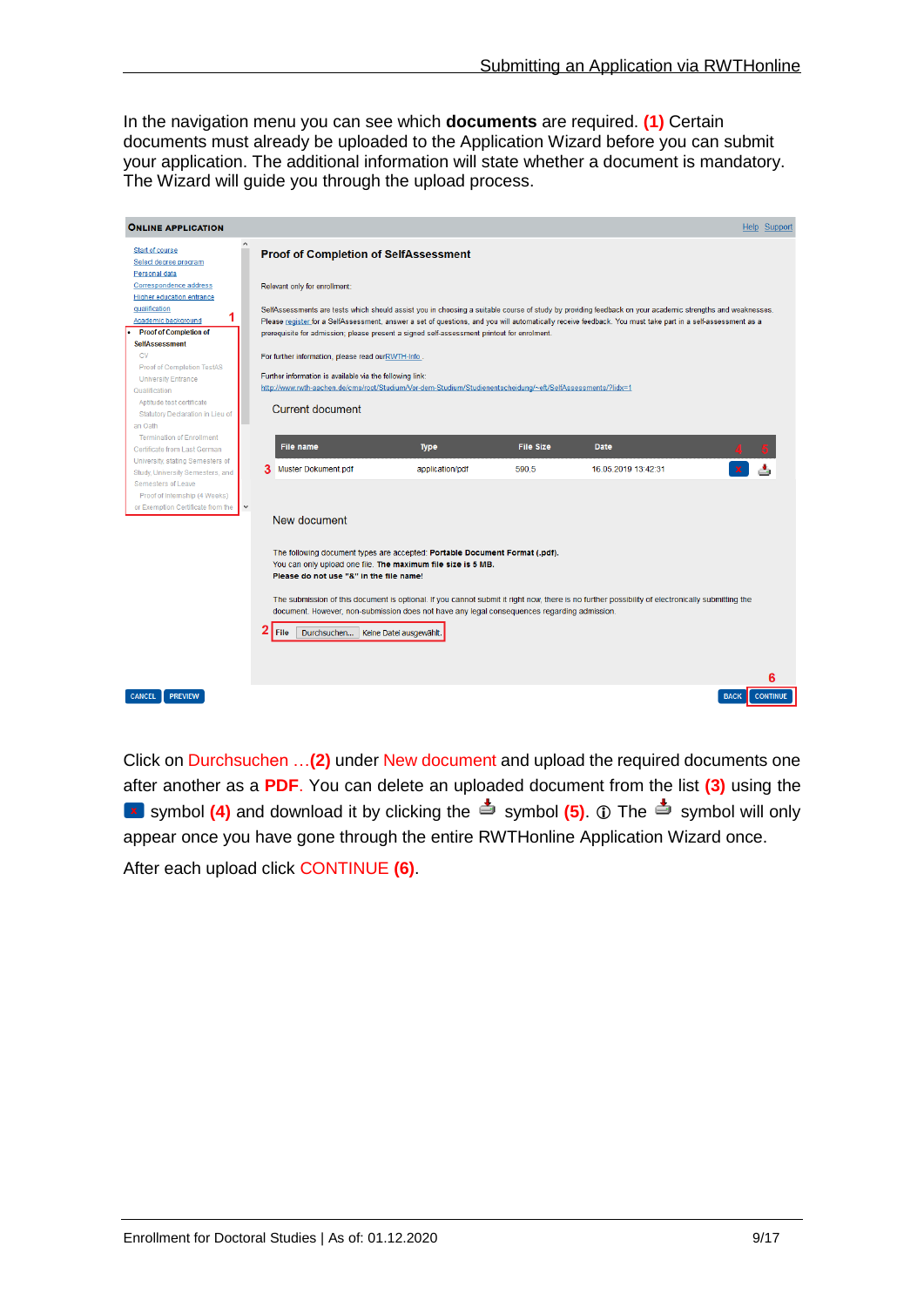You will be asked about your Health Insurance details. Please read the fact sheet linked at the top **(1)**. Select the option that applies to you and if necessary enter the needed information **(2)**.

| <b>ONLINE APPLICATION</b>                                         |                                                                                                                                                                                                                                                                                                                                  | Help Support    |
|-------------------------------------------------------------------|----------------------------------------------------------------------------------------------------------------------------------------------------------------------------------------------------------------------------------------------------------------------------------------------------------------------------------|-----------------|
| ۸<br><b>Transcript of Records</b><br><b>IMPORTANT INFORMATION</b> | <b>O</b> Health Insurance details                                                                                                                                                                                                                                                                                                |                 |
| ABOUT YOUR APPLICATION TO A                                       |                                                                                                                                                                                                                                                                                                                                  |                 |
| <b>HIGHER SEMESTER</b><br>CV                                      | As a student you are required to be insured. Please, read the Health insurance fact sheet carefully.                                                                                                                                                                                                                             |                 |
| <b>Proof of Completion TestAS</b>                                 | O I am insured through the German public health insurance system:<br>2                                                                                                                                                                                                                                                           |                 |
| University Entrance Qualification<br>Aptitude test certificate    | Group                                                                                                                                                                                                                                                                                                                            |                 |
| <b>Statutory Declaration in Lieu of an</b>                        |                                                                                                                                                                                                                                                                                                                                  |                 |
| Oath<br><b>Termination of Enrollment</b>                          | Please select                                                                                                                                                                                                                                                                                                                    |                 |
| Certificate from Last German                                      |                                                                                                                                                                                                                                                                                                                                  |                 |
| University, stating Semesters of                                  |                                                                                                                                                                                                                                                                                                                                  |                 |
| Study, University Semesters, and                                  | Public health insurance provider                                                                                                                                                                                                                                                                                                 |                 |
| <b>Semesters of Leave</b>                                         |                                                                                                                                                                                                                                                                                                                                  |                 |
| <b>Health Insurance details</b>                                   | Please select                                                                                                                                                                                                                                                                                                                    |                 |
| Proof of student health<br>insurance                              |                                                                                                                                                                                                                                                                                                                                  |                 |
| Evidence of German language                                       |                                                                                                                                                                                                                                                                                                                                  |                 |
| skills                                                            | Insurance number                                                                                                                                                                                                                                                                                                                 |                 |
| Translation of Documents to be                                    |                                                                                                                                                                                                                                                                                                                                  |                 |
| submitted (unless in German or                                    |                                                                                                                                                                                                                                                                                                                                  |                 |
| English)<br>$\checkmark$                                          |                                                                                                                                                                                                                                                                                                                                  |                 |
|                                                                   | $\bigcirc$ I am exempt from compulsory health insurance or am otherwise insured, i.e. through a private health insurance provider.<br>1 do not know. / I currently have a foreign social security, and will present the according documents, or exemption of compulsory insurance in<br>Germany, latest by beginning of studies. |                 |
|                                                                   |                                                                                                                                                                                                                                                                                                                                  | 3               |
| <b>CANCEL</b><br><b>PREVIEW</b>                                   | <b>BACK</b>                                                                                                                                                                                                                                                                                                                      | <b>CONTINUE</b> |

Click CONTINUE **(3)**.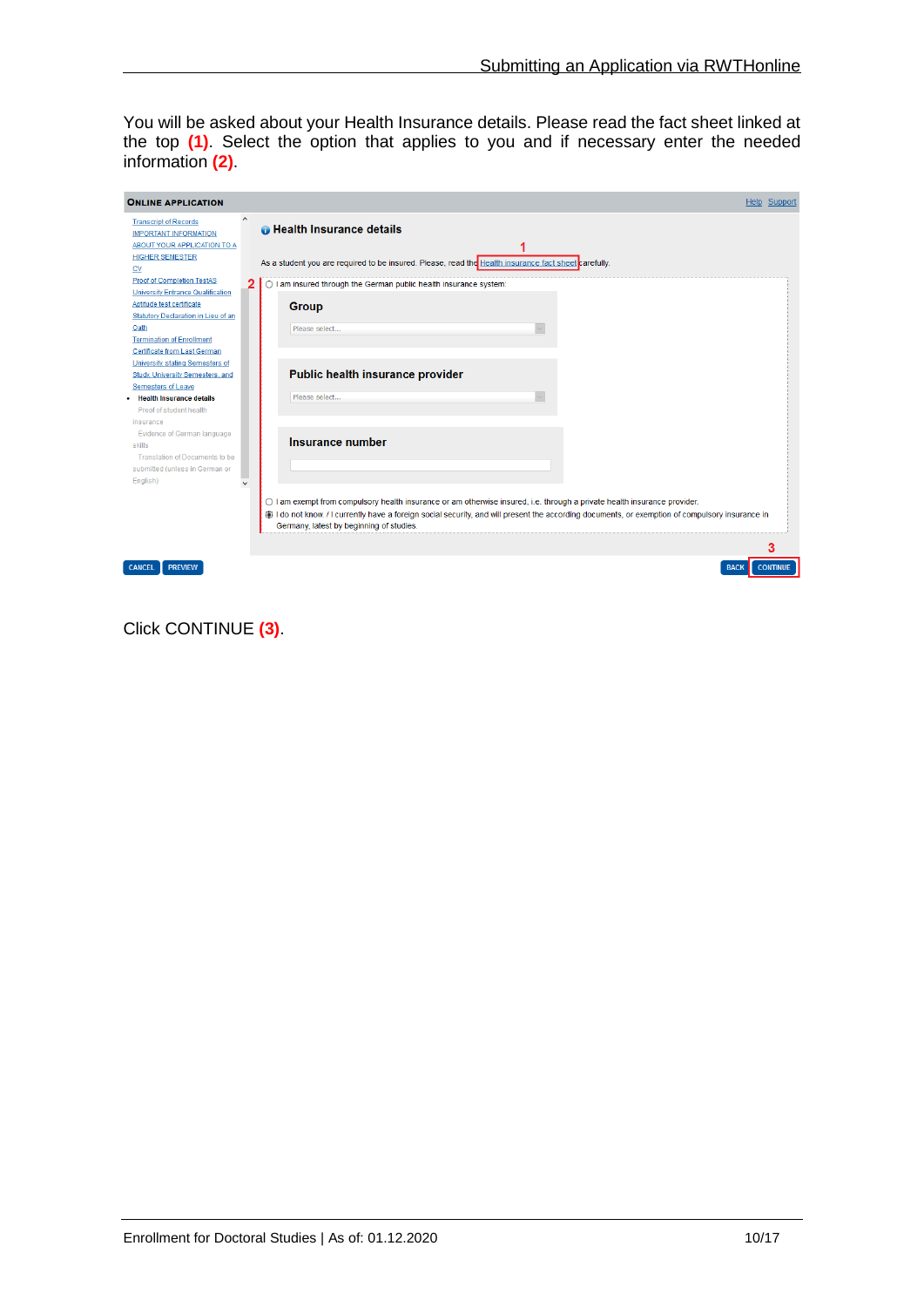#### You will now be shown an **OVERVIEW – APPLICATION NUMBER**.

| OVERVIEW - APPLICATION NUMBER: 1-00000068                                                          |                                                                                                                                                                                                                                                                                                       |
|----------------------------------------------------------------------------------------------------|-------------------------------------------------------------------------------------------------------------------------------------------------------------------------------------------------------------------------------------------------------------------------------------------------------|
| <b>PLEASE NOTE</b>                                                                                 |                                                                                                                                                                                                                                                                                                       |
|                                                                                                    | Here, you can check your application. The application has not been sent yet. Please check your details. After marking the approval checkbox (at<br>the bottom of the page) click on the SEND button to submit the application electronically.                                                         |
| <b>Start of course</b><br>Sommersemester 2018<br>When applying, please consider the upper limit of | • max. 9 undergraduate programmes subject to NC for the first semester<br>. max. 5 applications for Master's programmes for the first semester<br>If you exceed the upper limit with this application you may have to withdraw another application before you will be able to continue with this one. |
| Select degree program                                                                              |                                                                                                                                                                                                                                                                                                       |
| <b>Type of studies</b>                                                                             | Doctoral programme                                                                                                                                                                                                                                                                                    |
| Intended degree                                                                                    | Promotion                                                                                                                                                                                                                                                                                             |
| Degree program                                                                                     | <b>Chemical Engineering</b>                                                                                                                                                                                                                                                                           |
| <b>Entrance semester</b>                                                                           | 1 - Unrestricted admission                                                                                                                                                                                                                                                                            |
| <b>Form of studies</b>                                                                             | Doctoral studies                                                                                                                                                                                                                                                                                      |
|                                                                                                    | I have already studied at a university/college before.                                                                                                                                                                                                                                                |
|                                                                                                    | I have already applied once for the selected degree program at RWTH within the last year.                                                                                                                                                                                                             |
|                                                                                                    | Review all of the information carefully and confirm that the information provided is accurate.                                                                                                                                                                                                        |



Once you have reviewed the information and confirmed its accuracy, click SEND. **(2)** You have now submitted your application for doctorals studies at RWTH.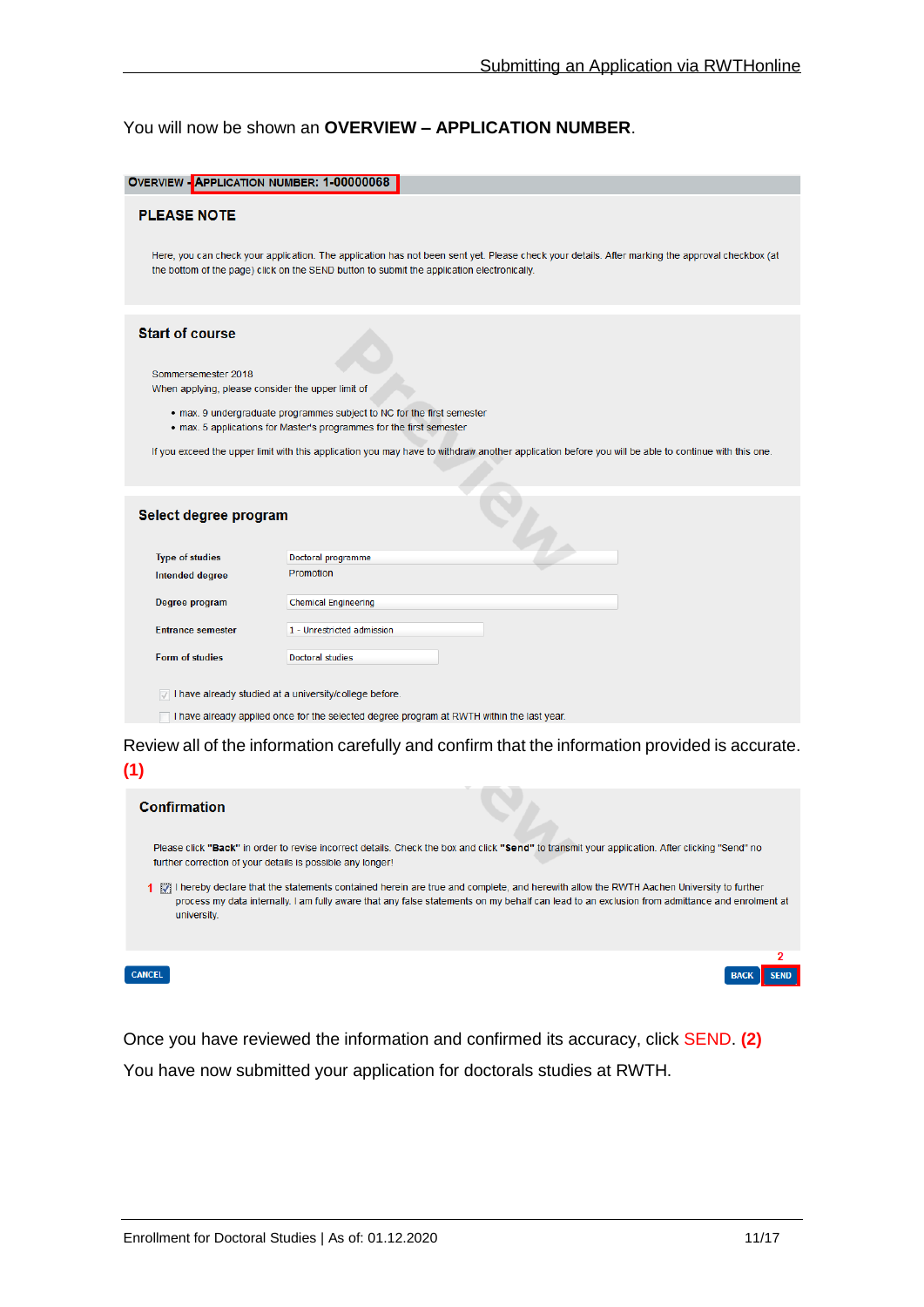You will receive a confirmation. You can view the status of your application and your letter of admission/rejection letter in the RWTHonline Application - Status. You will be notified via email when the status changes.

| <b>ONLINE APPLICATION</b>                                                                                                                                                                                                                                                                                                                                                                                                                                                                                                                                                                                                                                                                                                                                                                                                                                                                                                                                                                                                                                                           |
|-------------------------------------------------------------------------------------------------------------------------------------------------------------------------------------------------------------------------------------------------------------------------------------------------------------------------------------------------------------------------------------------------------------------------------------------------------------------------------------------------------------------------------------------------------------------------------------------------------------------------------------------------------------------------------------------------------------------------------------------------------------------------------------------------------------------------------------------------------------------------------------------------------------------------------------------------------------------------------------------------------------------------------------------------------------------------------------|
| Thank you for your application!                                                                                                                                                                                                                                                                                                                                                                                                                                                                                                                                                                                                                                                                                                                                                                                                                                                                                                                                                                                                                                                     |
| If you click on the "Next" button, you will be directed to the web page providing you with an overview of the status of your application.<br>There you can find information on documents already submitted and those that are still missing.<br>Under the heading of "Documents to be submitted," you can see which documents you have already submitted and those that still need to provided.<br>The detailed information on documents that need to be submitted tells you whether these documents can be uploaded or whether you must send<br>them in paper form, together with the cover sheet provided here, via regular mail (using registered mail, if possible). Please note that you must follow<br>the instructions on how to submit the various documents; documents that have been incorrectly submitted will not be taken into account.<br>If the responsible administrative division changes the status of your application, as a rule, you will be notified via email. However, it remains your<br>responsibility regularly to check the status of your application. |
| <b>LIST OF APPLICATIONS</b><br><b>CONTINUE</b>                                                                                                                                                                                                                                                                                                                                                                                                                                                                                                                                                                                                                                                                                                                                                                                                                                                                                                                                                                                                                                      |

You can select your RWTHonline Application - Status directly from the application process by clicking on the link LIST OF APPLICATIONS.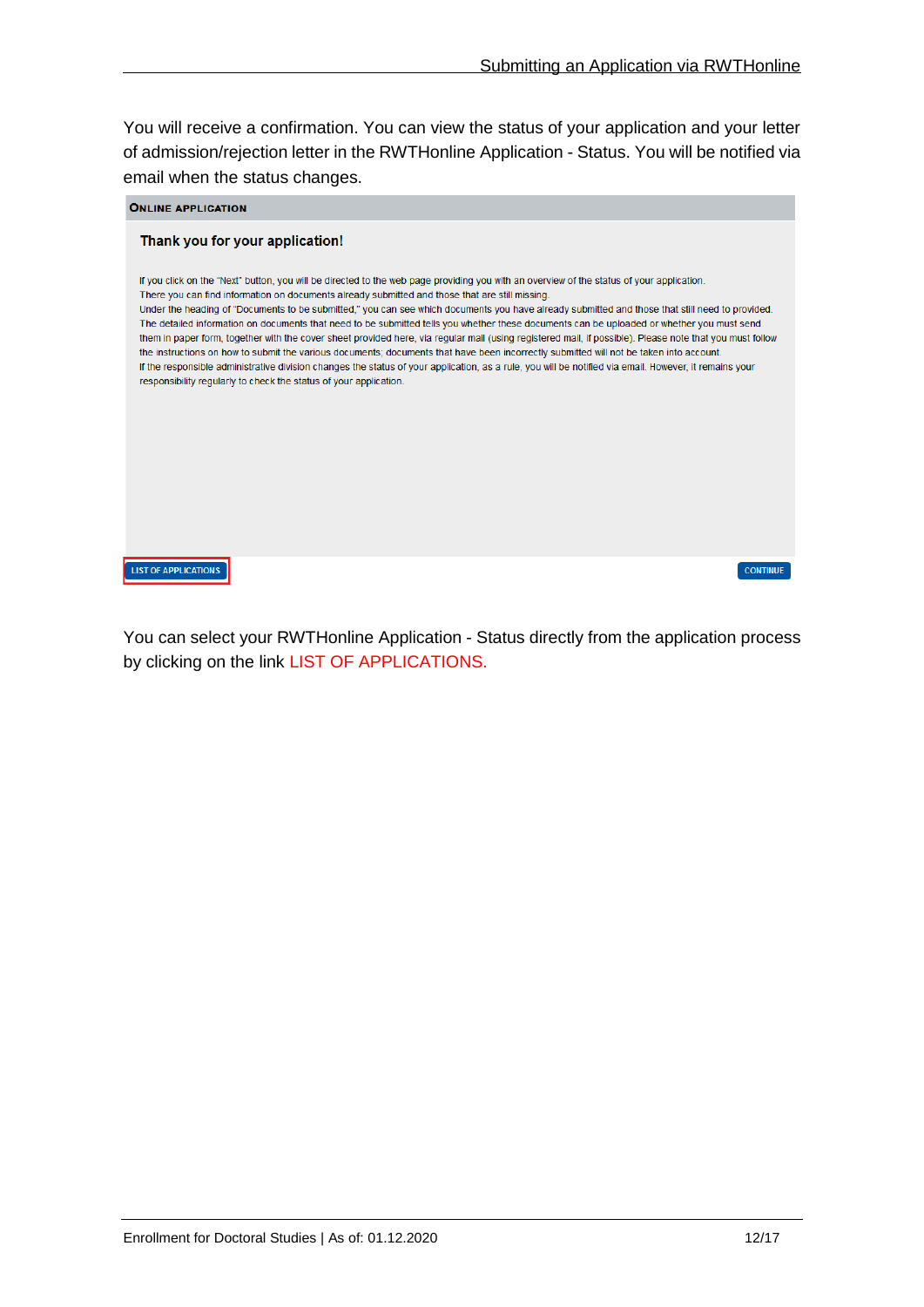# **3 Next Steps**

The next steps after submitting the online application are:

- Check application status.
- Check admission status.
- Accept study place offer, if you have been admitted.
- Enroll

You can complete most of the steps in the RWTHonline Application - Status. Depending on the course of study, you enroll using the Application Wizard, via mail, or in person in the Registrar's Office or International Office.

## **Open Application - Status**

Log on to RWTHonline. Your profile will open. Click on the link Applications.



The page My Applications will open.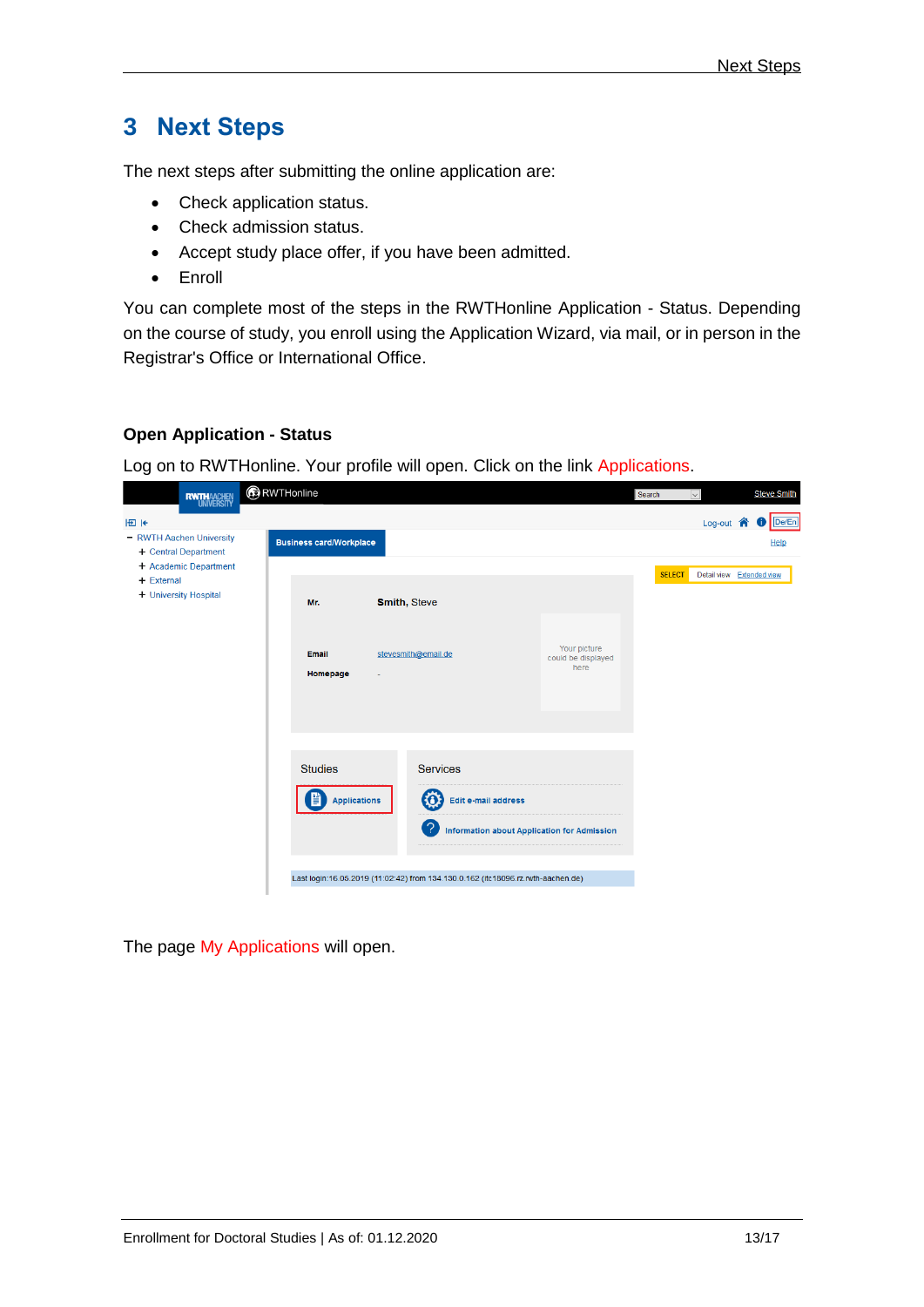Click on the magnifying glass **(5)** to open Application - Status.

| <b>Portland, Peter</b>                                                                 |                                                                                                                        |                                  |                  |                          |                                  |               |                       |
|----------------------------------------------------------------------------------------|------------------------------------------------------------------------------------------------------------------------|----------------------------------|------------------|--------------------------|----------------------------------|---------------|-----------------------|
| <b>My Applications</b><br>Applicant number: 2-00044076<br>Matriculation number: 000042 | <b>indissicherungssystem</b>                                                                                           |                                  |                  |                          | <b>OPERATION</b><br><b>VILOP</b> |               | Enter new application |
| <b>Application number</b>                                                              | Degree program                                                                                                         | <b>Submission of application</b> | <b>Admission</b> | <b>Study place offer</b> | <b>Enrollment</b>                |               | <b>Operations</b>     |
| Sommersemester 2018                                                                    |                                                                                                                        |                                  |                  |                          |                                  |               |                       |
| 1-00000068                                                                             | <b>Promotion</b><br><b>Chemical Engineering</b><br>Entrance semester: 1<br>• Type of admission: Unrestricted admission | o<br>14.12.2017                  | 3<br>Ø           | 0                        |                                  | 5<br>$\alpha$ | 6<br>F                |

# **Legend for the example above**

- **1** Application number
- **2 <sup>2</sup>** The application documents have been checked and they are complete
- **3** Admission granted
- **4** Study place offer accepted
- **5 5** Show status of application
- **6** Show summary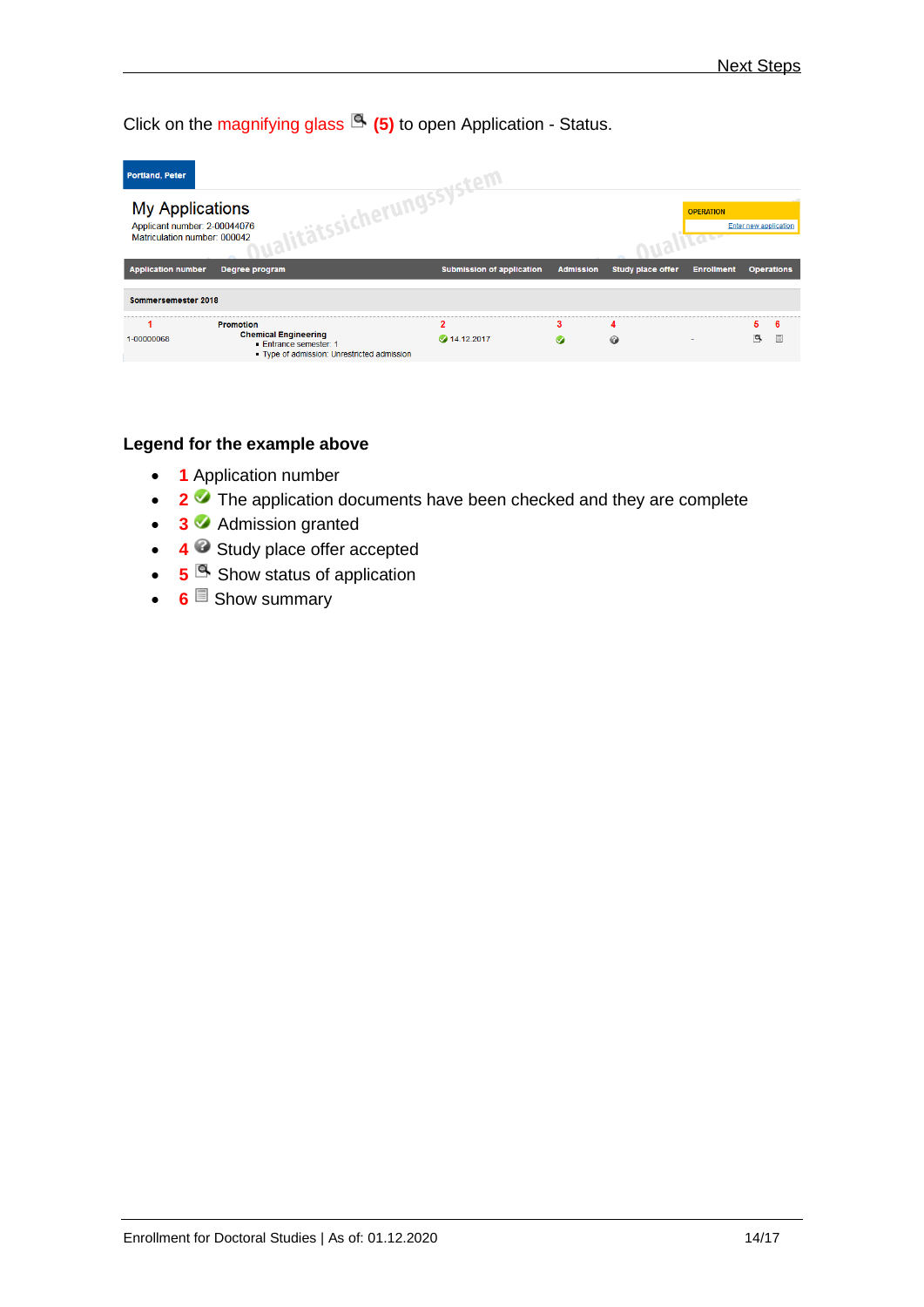## **Status Inquiry**

In the Application - Status view you can find an overview of the status of your submitted application.

| <b>Portland, Peter</b>                                                                                                                                                                                                                                                                                                                                        |                               |
|---------------------------------------------------------------------------------------------------------------------------------------------------------------------------------------------------------------------------------------------------------------------------------------------------------------------------------------------------------------|-------------------------------|
| litätssicherungssystem<br><b>Application - Status</b><br>2-00044076<br><b>Applicant number</b><br>1-00000068<br><b>Application number</b><br><b>Matriculation number 000042</b><br><b>Course of study</b><br>Promotion   Chemical Engineering (1. FS)<br><b>Start of course</b><br>Sommersemester 2018<br><b>MY APPLICATIONS</b><br>$\mathbf{u}$<br>Back to " | RWTHonline Qualitätssicherung |
| massystem<br><b>Submission of application</b>                                                                                                                                                                                                                                                                                                                 | $-100$                        |
| <b>Status</b>                                                                                                                                                                                                                                                                                                                                                 |                               |
| received electronically<br><sup>2</sup> "Application documents": not checked yet.                                                                                                                                                                                                                                                                             |                               |
| <b>Required documents (for admission)</b>                                                                                                                                                                                                                                                                                                                     |                               |
| Documents stated herein must be included in your application                                                                                                                                                                                                                                                                                                  |                               |
| $\boxdot$ CV<br>Þ.                                                                                                                                                                                                                                                                                                                                            |                               |
| Documents stated herein may be included in your application                                                                                                                                                                                                                                                                                                   |                               |
| Translation of Documents to be submitted (unless in German or English)<br>罓                                                                                                                                                                                                                                                                                   |                               |

Under **Admission** you can view the status of your admission.

As soon as you have been admitted, you can download your official admission letter in the section "Results of admission procedure".

| v | <b>Admission</b>                                                      | <b>WEITSSIERERUND</b>                                                                                         | <b>WESTSSICHEFUN</b> |
|---|-----------------------------------------------------------------------|---------------------------------------------------------------------------------------------------------------|----------------------|
|   | Details of the admission procedure                                    |                                                                                                               |                      |
|   | <b>Course of study</b>                                                | Promotion<br><b>Chemical Engineering</b><br>Entrance semester: 1<br>Type of admission: Unrestricted admission |                      |
|   | <b>Status</b>                                                         | Formal entry requirements met                                                                                 |                      |
|   |                                                                       | Admission granted                                                                                             |                      |
|   | Details -                                                             |                                                                                                               |                      |
|   | <b>Results of admission procedure</b>                                 |                                                                                                               |                      |
|   | Download your notification here.<br><b>DOWNLOAD NOTIFICATION</b><br>ዹ |                                                                                                               |                      |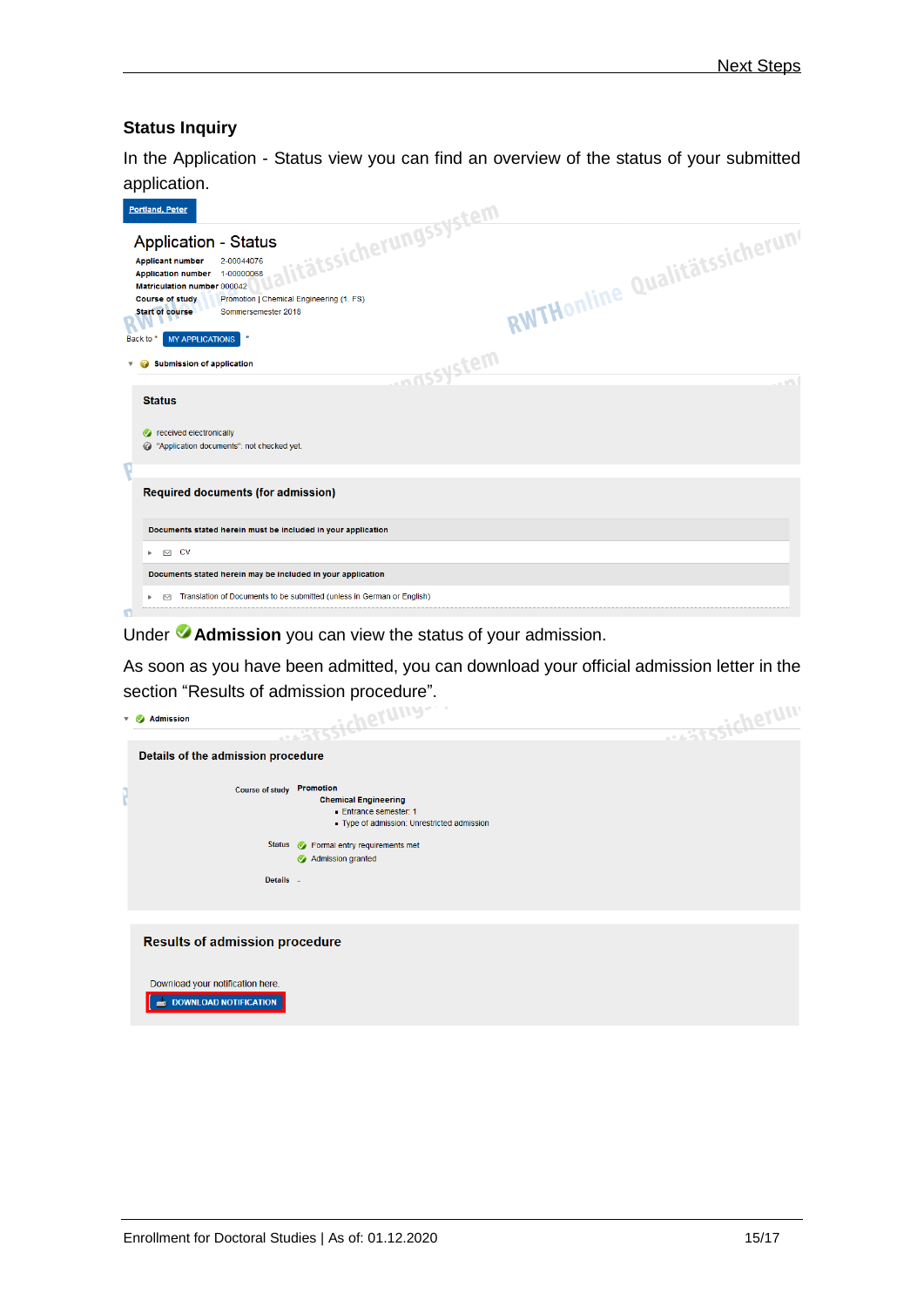## **Accept Study Place Offer**

You will receive a study place offer as soon as you have been granted admission. You must accept the study place offer before the prescribed deadline, so that you can provide us with the information necessary for enrollment on time.

Click on the arrow in front of "<sup>3</sup> Study place offer" and accept the study place offer or reject it.

| - 62 | Study place offer |                                                                                                                                                                |                                                                                                                                                                                        |
|------|-------------------|----------------------------------------------------------------------------------------------------------------------------------------------------------------|----------------------------------------------------------------------------------------------------------------------------------------------------------------------------------------|
|      | <b>110P</b>       |                                                                                                                                                                | <b>SAP</b>                                                                                                                                                                             |
|      | <b>Next steps</b> |                                                                                                                                                                |                                                                                                                                                                                        |
|      |                   | You have the option to accept the study place you are offered. Please, note the following:<br>demand, change your degree program before starting the semester. | . If you are still waiting for the results of a selection procedure, we recommend you accept this study place. Should you receive a further letter of acceptance, you may, upon simple |
|      |                   | ACCEPT STUDY PLACE OFFER <b>X</b> DECLINE STUDY PLACE OFFER                                                                                                    |                                                                                                                                                                                        |

Once you have accepted your place offer the status will be updated.

| <b>Illas</b><br><b>Study place offer</b><br><b>Snil</b>                                                                                                                                                                                                                                                       | line Qualito- |
|---------------------------------------------------------------------------------------------------------------------------------------------------------------------------------------------------------------------------------------------------------------------------------------------------------------|---------------|
| <b>Decision</b>                                                                                                                                                                                                                                                                                               |               |
| Study place accepted on 13.12.2017.                                                                                                                                                                                                                                                                           |               |
|                                                                                                                                                                                                                                                                                                               |               |
|                                                                                                                                                                                                                                                                                                               |               |
| <b>Next steps</b>                                                                                                                                                                                                                                                                                             |               |
| You have the option to accept the study place you are offered. Please, note the following:                                                                                                                                                                                                                    |               |
| . The study place must be accepted until 20.12.2017, otherwise you are no longer entitled to this place.<br>. Please click "Decline study place offer" if you are sure you do not want to accept the study place. We will then be able to offer the declined place to another applicant at an early<br>stage. |               |
| A ACCEPT STUDY PLACE OFFER <b>8</b> DECLINE STUDY PLACE OFFER                                                                                                                                                                                                                                                 |               |

## **Information**

The download will be available in the system for some time after you have accepted your study place.